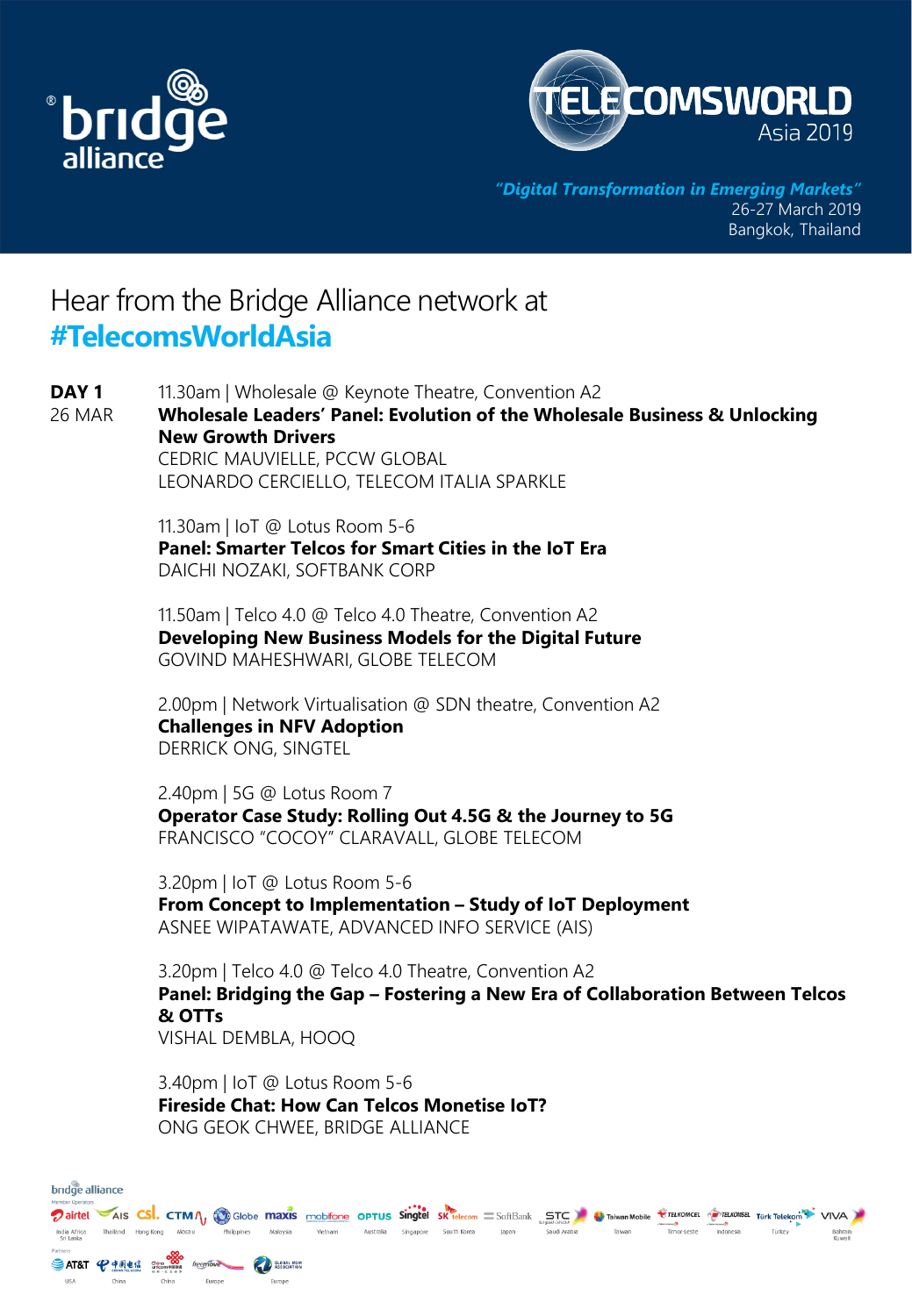

bridge alliance



*"Digital Transformation in Emerging Markets"* 26-27 March 2019 Bangkok, Thailand

## Hear from the Bridge Alliance network at **#TelecomsWorldAsia**

1.20pm | Wholesale @ Keynote Theatre, Convention A2 **Key Drivers to Activating New Revenue Streams DAY 2** 27 MAR

ONG GEOK CHWEE, BRIDGE ALLIANCE

1.40pm | AI & Big Data @ Lotus Room 5-6 **Panel: Is Data the New Oil for Telcos?** SHAOWEI YING, DATASPARK

2.00pm | Wholesale @ Keynote Theatre, Convention A2 **Panel: Looking Towards the Future of APAC's Subsea Cable Industry** WEIGUO CHANG, CHINA TELECOM GLOBAL

3.00pm | AI & Big Data @ Lotus Room 5-6 **Unlocking the Promise of Big Data for Telecom** SHAOWEI YING, DATASPARK

3.20pm | AI & Big Data @ Lotus Room 5-6 **Case Study: TANGO – SK Telecom's AI-assisted Network Operation System**  DANIEL CHAE, SK TELECOM

3.20pm | Telco 4.0 @ Telco 4.0 Theatre, Convention A2 **Panel: Building an Ecosystem to Boost Innovation** YVONNE LIM, SINGTEL

4.00pm | Telco 4.0 @ Telco 4.0 Theatre, Convention A2 **Panel: Taking Customer Experience to the Next Level with Digital Transformation** KHWANCHANOK SRIKIRIN, ADVANCED INFO SERVICE (AIS)

Dairtel AIS CSI. CTM IN GOODE MAXIS mobifone OPTUS Singtel SK telecom SoftBank STC C Taiwan Mobile *CTELKOWCEL* TO TAKOWSEL TUrk Telekom<sup>2</sup> VIVA India Africa - Thailand - Hong Kong - Macau<br>Sri Lanka Australia Singapore South-Korea - Japan Philippines Malaysia Vietnam Saudi Arabia Taiwan Timor-Leste Turkey SAT&T + PARA CHORO SECTION AND SUGAR MAN **USA** China Europe